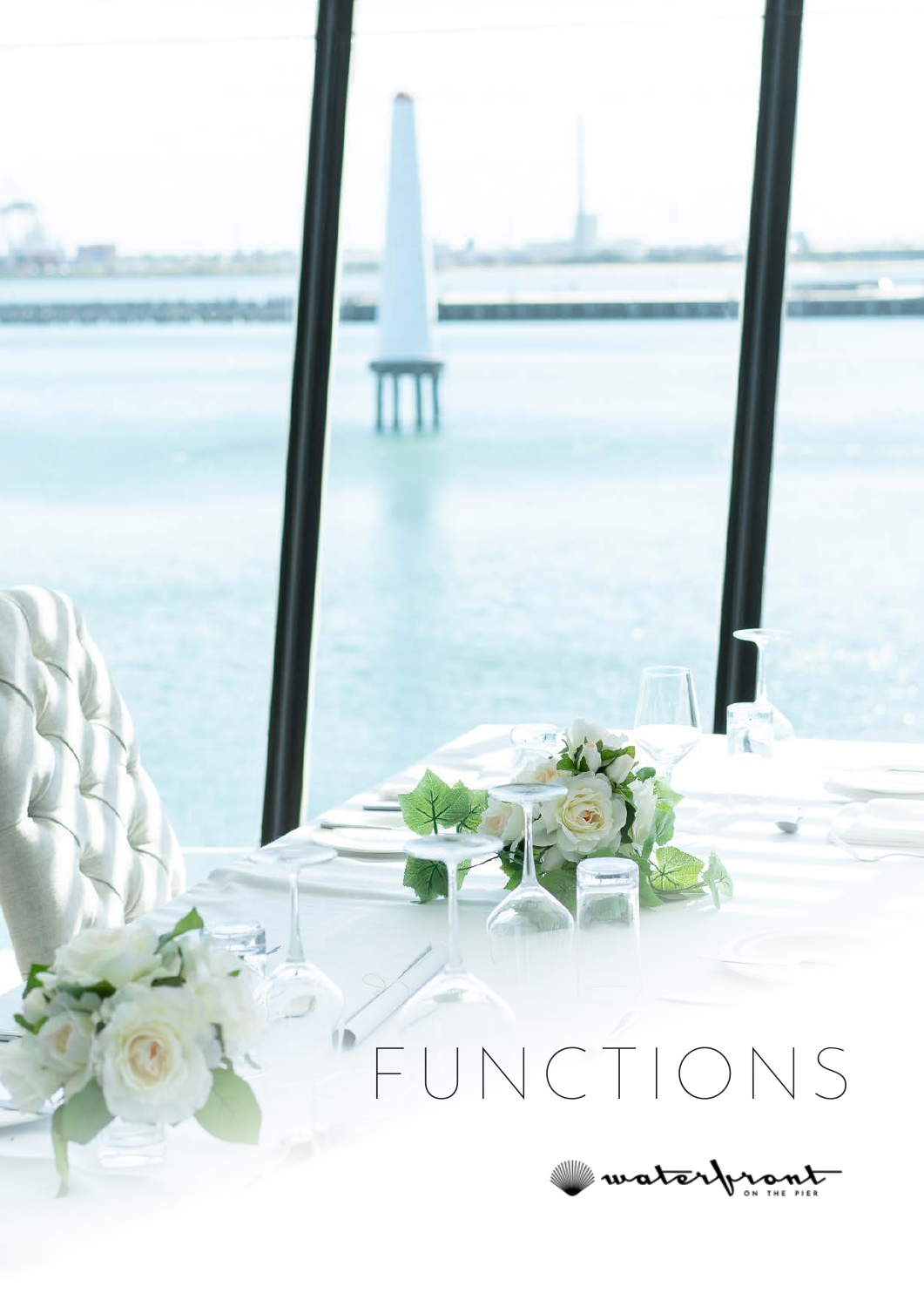



Waterfront on the Pier has a function space dedicated to creating memorable, once-in-alifetime experiences.

The whole restaurant & venue space boast breathtaking views at every turn.

This stunning venue offers a large open space overlooking the water, letting in ample natural light.

The venue offers you the flexibility to choose your own room layout & can accommodate a number of different wedding, birthday, engagement, christening & function requirements & styles.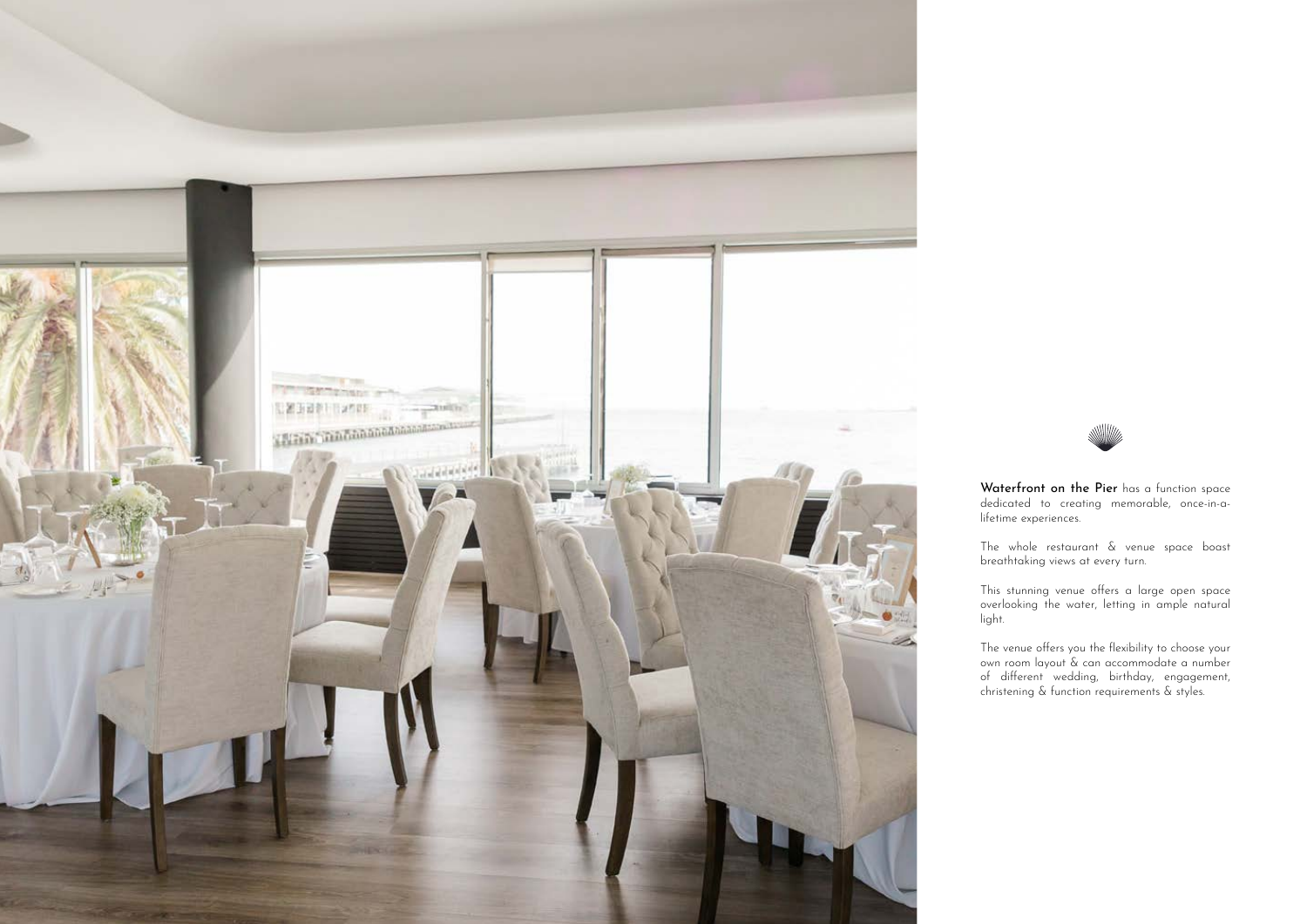#### CRAB & PARMESAN ARANCINI

served with rocket & parmesan salad with lemon & dill

#### MUSSELS IN WHITE WINE SAUCE

fresh mussels served in a shallot, garlic, red chili, parsley & white wine sauce accompanied with toasted sourdough bread

#### GOATS CHEESE BONBONS

beetroot puree, pickled carrots, apple gel & strawberries

#### SMOKED CHICKEN & MANGO SALAD

smoked chicken with candied bacon, avocado & spinach all served with a fresh mango dressing

#### SUPER SALAD

mixed quinoa, pomegranate, cherry tomato, pickled red onion, roasted cashews tossed in fresh rocket with a honey & mustard dressing

#### $\pi$

#### Starters

#### PAN FRIED BARRAMUNDI

fresh natural oysters served on bed of ice accompanied with lemon wedges & raspberry vinaigrette

pan fried barramundi served on a bed of basmati rice topped with red cabbage, fennel & carrot and fresh salsa verde

#### CHICKEN MIGNON

chicken thighs wrapped in bacon with baby potatoes, caramelised pumpkin & sautéed spinach with a garlic cream sauce

#### RISOTTO

mushroom risotto, garnished with crispy kale

#### SCALLOPS & PORK BELLY

confit pork belly served with pea puree, scallops, black pudding, apple & pear puree with onion & red wine jus

#### Mains

#### APPLE & BLACKBERRY CRUMBLE served with vanilla ice cream

FRUIT PLATTER selection of summer fruits served with fresh cream

PANNA COTTA red berry coulis, fresh berries & pistachio crumb

# SILVER PACKAGE \$60/PP

#### Add an Extra 2 courses for \$40pp

#### FRESH TASMANIAN OYSTERS

#### PRAWN & MANGO SALAD

prawns with candied bacon, avocado & spinach all served with a fresh mango dressing

#### SUPER SALAD

### GOLD PACKAGE \$90/PP

mixed quinoa, pomegranate, cherry tomato, pickled red onion, roasted cashews tossed in rocket with a honey & mustard dressing

#### CORDON BLUE

freshly crumbed schnitzel wrapped around ham, cheese & tomato relish, topped with mozzarella cheese & served with roasted potatoes

#### Starters

#### SALMON

pan fried fillet of salmon served with asian greens & hollandaise sauce

#### CHICKEN BALLOTINE

chicken stuffed with cream cheese & wrapped in chorizo, served with potato puree, broccolini & crispy kale topped with a garlic cream sauce

#### LAMB CUTLETS

lamb cutlets crumbed & served with pea & mint puree & gratin potato.

#### GNOCCHI ARRABBIATA

Homemade ricotta gnocchi served with a mix of mediterranean vegetables in an arrabbiata sauce

Mains

#### LEMON & RASPBERRY PAVLOVA

vanilla meringue, lemon curd & fresh raspberries, topped with raspberry crumb & chantilly cream

#### CHOCOLATE FRANGELICO LAVA CAKE

lava cake served with vanilla bean ice-cream & chocolate shard

#### FRUIT PLATTER

selection of summer fruits served with fresh cream



#### Desserts

#### Add an Extra 2 courses for \$45pp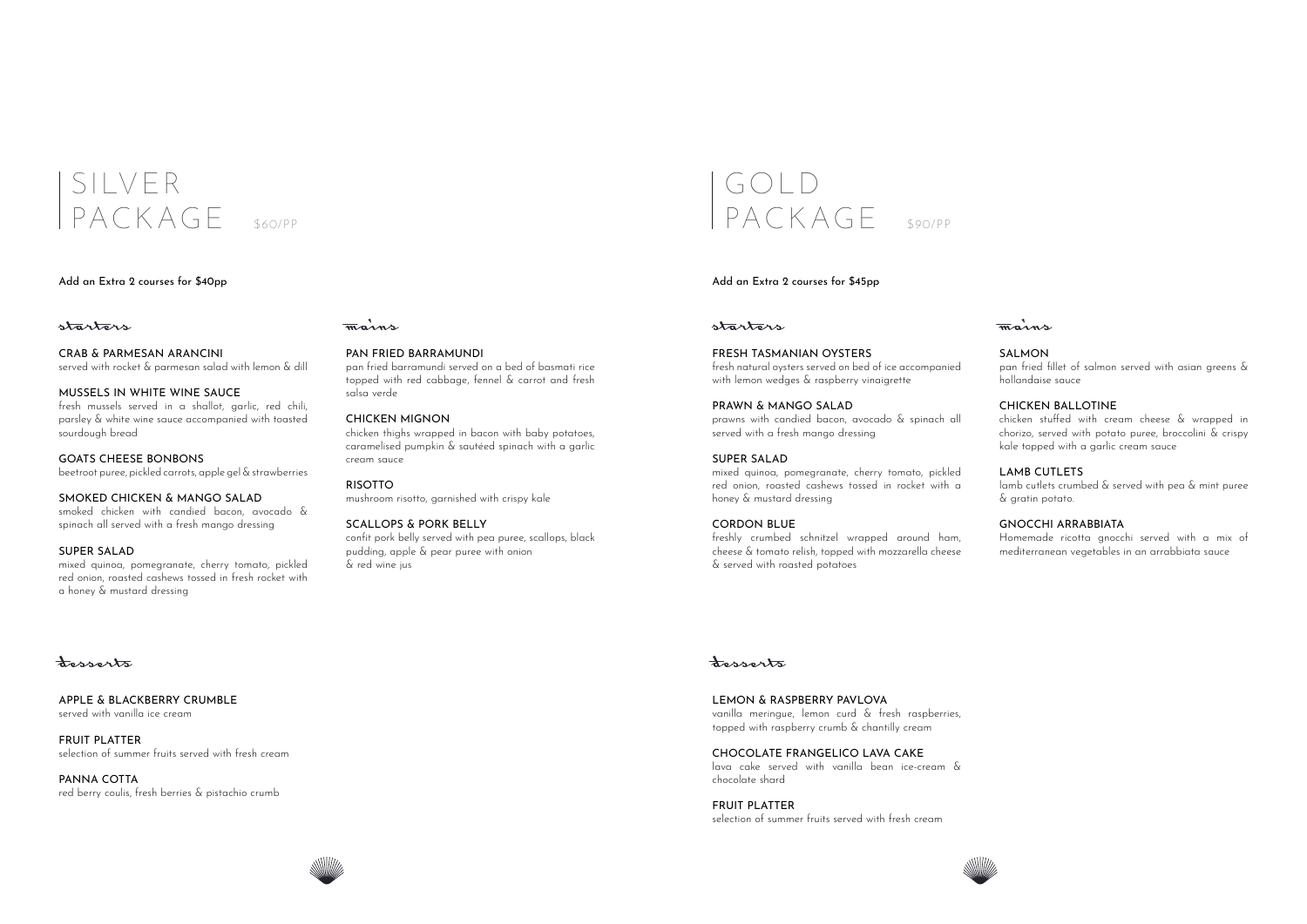

### PLATINUM PACKAGE \$139/PP

#### PRAWNS

homemade kadaifi wrapped prawns served with roast red pepper puree & fresh mango salsa

#### **SCALLOPS**

fresh scallops served with garlic & cream sauce on a bed of samphire

#### CRAB CLAW

eye fillet steak, drizzled with red wine jus, served with roasted herb potato & broccolini

crab claw tossed in garlic butter, served on a bed of mixed salad in a poppadom basket

#### CHICKEN & MUSHROOM VOL-AU-VENT

chicken & mushroom in a creamy sauce encased in layers of puff pastry

#### Starters

#### EYE FILLET STEAK (medium)

#### SWORDFISH

fresh swordfish served with rainbow chard & lemon caper butter

#### LAMB SHANK

slow cooked lamb shank served with cauliflower puree & asparagus.

#### LOBSTER MORNAY

lobster tail served on a bed of lemon rice, topped with a creamy cheese sauce



CRÈME BRULEE garnished with fresh fruits, spun sugar & edible flowers

FRUIT PLATTER selection of summer fruits served with fresh cream

LEMON & THYME POSSET set in a chocolate basket garnished with fresh berries

Desserts

#### Add an Extra 2 courses for \$50pp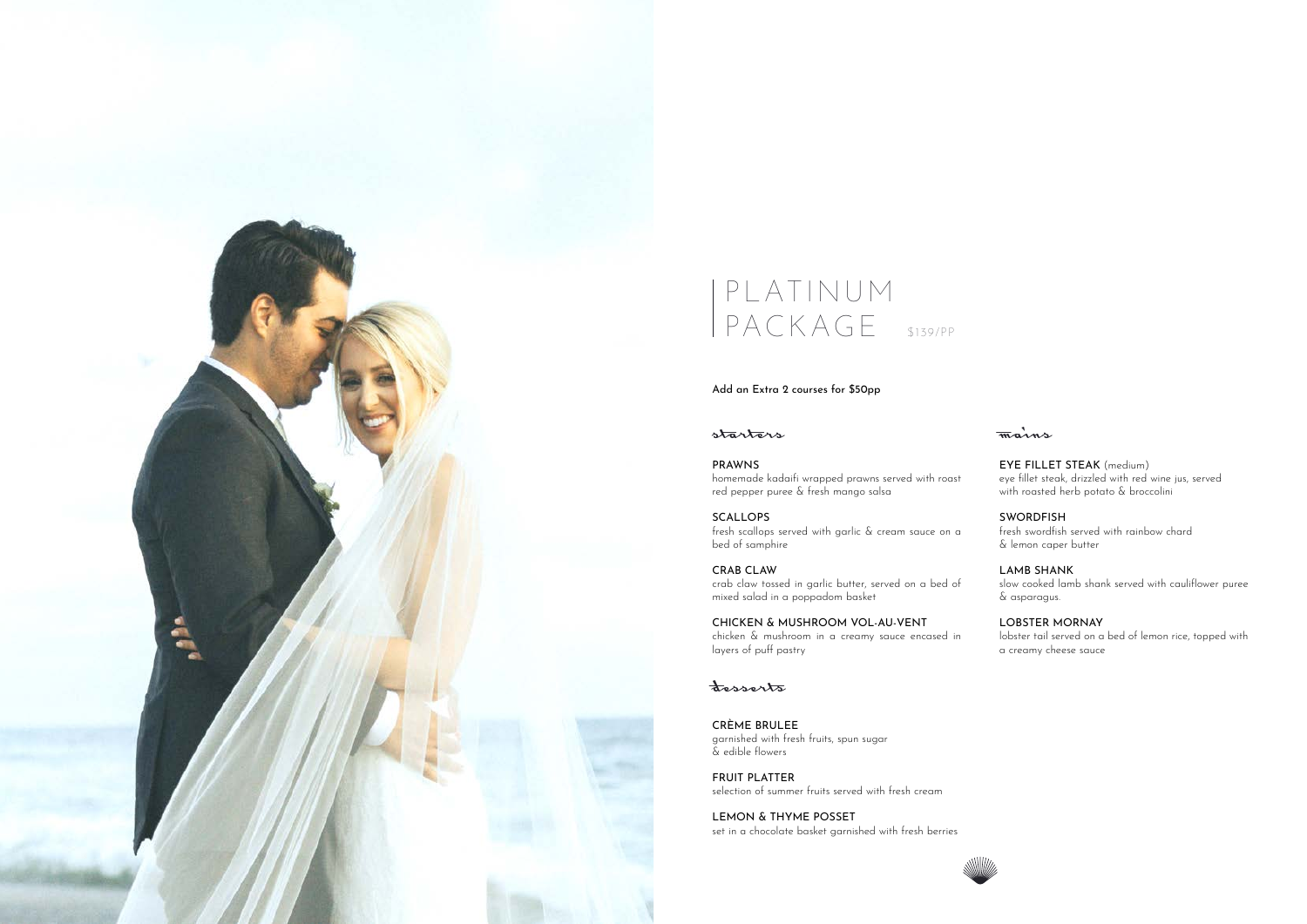

# CANAPE PACKAGES

#### GOLD & PLATINUM PACKAGES

Add an extra from group A \$6 Add an extra from group B \$8

SILVER

\$36

Choice of 6 options from group A

 $\overline{\mathbb{C}}$ rom group A Choice of 3 options from group B

.<br>Trom group A or B

| GOLD                                        | \$45 | Choice of 3 options fr |
|---------------------------------------------|------|------------------------|
| <b>PLATINUM</b>                             | \$54 | Choice of 6 options fr |
| <b>SILVER PACKAGE</b>                       |      |                        |
| Add an extra from group A \$6               |      |                        |
|                                             |      |                        |
| <b>GROUP A</b>                              |      |                        |
| savo                                        |      |                        |
| Mini Pulled Pork Burgers                    |      |                        |
| Mini Beef Burgers<br>Mini Chicken Burgers   |      |                        |
| Mini Veggie Burgers                         |      |                        |
| Fish & Chip Basket                          |      |                        |
| Bruschetta                                  |      |                        |
| Mini Quiche (Lorraine)<br>Mini Quiche (veg) |      |                        |
| Chicken & Mango Salad                       |      |                        |
| Super Food Salad                            |      |                        |
|                                             |      |                        |
| sweet                                       |      |                        |
| Cheese Cake                                 |      |                        |
| Chocolate Brownie                           |      |                        |
| Chocolate Mousse                            |      |                        |
| Fruit Salad Bowl                            |      |                        |
|                                             |      |                        |
|                                             |      |                        |

#### GROUP B

#### Savory

Crab Arancini Tuna Tartar Vol-au-vents Flat Head Tails & Chip Basket Oysters Scallops Swordfish Ceviche Prawn & Mango Salad Chili Prawn & Wild Rice Lamb Kofta with Pita Bread Charcuterie Bowl

#### sweet

Macaron Panna Cotta Salted caramel tart Lemon Meringue Red Velvet Slice

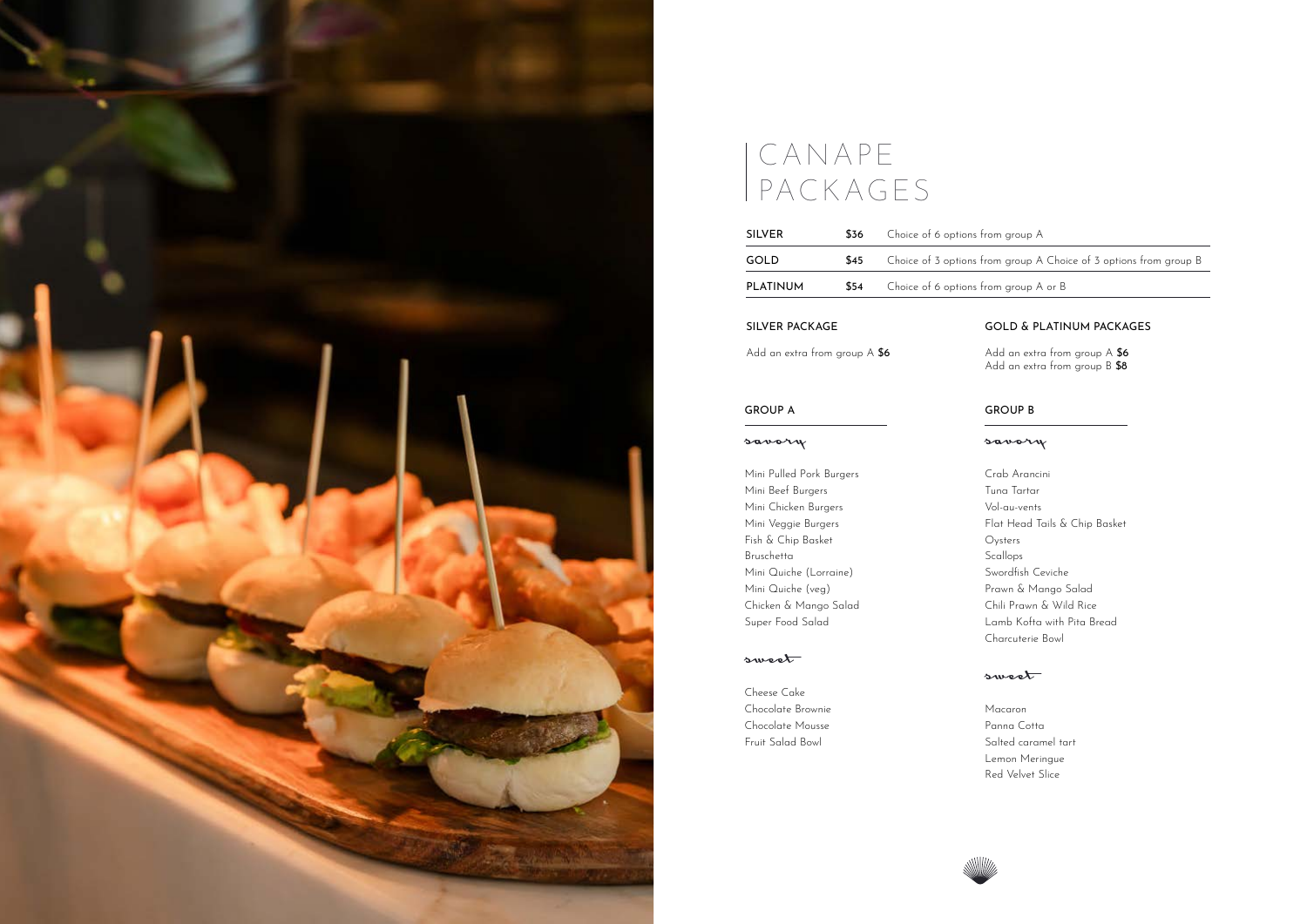

### DRINKS PACKAGES

 $SILVER$ 



| SILVER          | \$45 | Tap Beer / Cider<br>House Wine - Red & White<br>Soft Drink                                                      |
|-----------------|------|-----------------------------------------------------------------------------------------------------------------|
| GOLD            | \$70 | All Beer<br>All Cider<br>House Sprits<br>House Wine Red & White<br>House Prosecco<br>Tea & Coffee<br>Soft Drink |
| <b>PLATINUM</b> | \$95 | All Beer<br>All Cider<br>Premium Sprits<br>Premium Wine<br>Champagne<br>Tea & Coffee<br>Soft Drink              |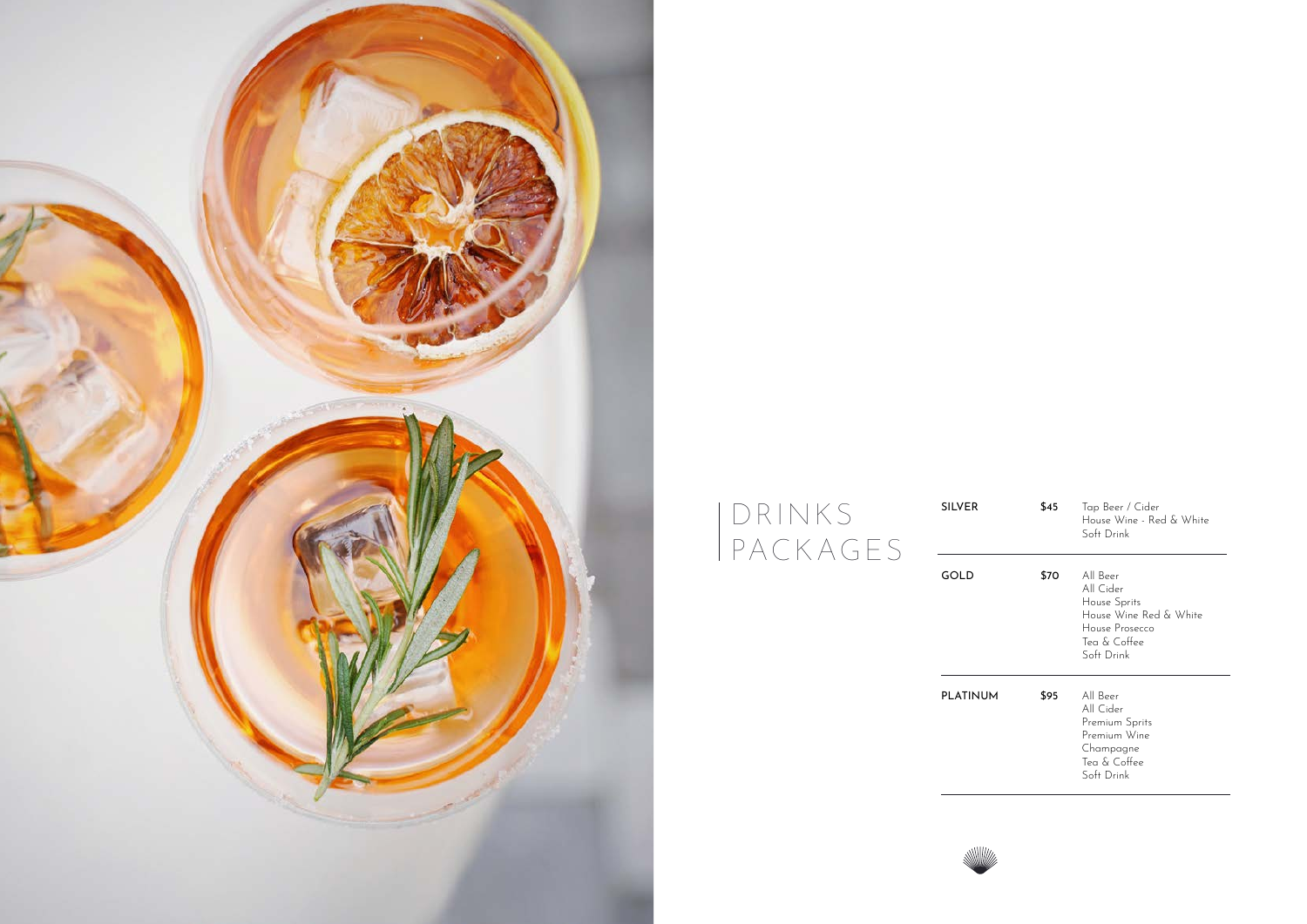### FREQUENTLY ASKED QUESTIONS

#### VENUE HIRE & MINIMUM SPEND

Our function space has a minimum spend which will be disclosed to you upon your interest request. The minimum spend can be reached with food & beverage spend alone or a combination of food & beverage & venue/room hire

#### WHAT'S INCLUDED IN THE MINIMUM SPEND?

**| Venue Hire | Function Team | Staff Service | Tables & Chairs with White Linen & Napkins | Basic Tableware & Glasses**

#### DO YOU CATER FOR DIETARY REQUIREMENTS?

Yes, our aim is to provide suitable options for our guests. We do require enough notice to accommodate all special requests.

#### WHAT IS THE NEXT STEP?

Our Function team will contact you & send you our expression of interest form. The Function team will then organise a meeting for you to view our function space & discuss your requirements, menus & prices, & the Event Booking form is then filled in. The Function Agreement & the Summary of Event is then sent over, along with a payment schedule. A deposit is required within 7 days in order to confirm the date.

### THE DAY OF MY BOOKING?

The venue is also accessible by public transportation. These are the lines & routes that have stops nearby;

Typically, you will have access to the venue 2 hours prior to the commencement of your event. Earlier times can be arranged, however additional charges may apply if different access times are required.

#### WHEN DO WE HAVE ACCESS OR WHEN CAN WE DELIVER ITEMS FOR OUR EVENT?

Lunch & Dinner celebrations including cocktail functions are for a duration of 5 hours, however this is a guide only. We can cater for shorter & longer functions.







Access & delivery of any items such as equipment, decorations, place cards will have a pre-arranged time for drop off & the wedding cake is only accepted on the day. All items must be collected & taken off site by the end of each event. Nothing is permitted to be left on site.

#### CAN I HAVE A BAND / MUSIC?

You may have a live acoustic band or DJ. Please note that drums & amplification systems (e.g. electric guitars or keyboards) are not permitted.

#### WHEN DO I HAVE ACCESS TO THE VENUE ON WHAT IF THE CEREMONY IS HELD EARLIER IN THE DAY?

#### DOES YOUR VENUE HAVE A PA SYSTEM?

Yes, we do have an in-house system that is appropriate for our cordless microphone & iPod or laptop music to be plugged in. It, however, is not suitable for other equipment such as DJ or band equipment.

#### WHERE CAN MY GUESTS PARK?

Public car parking is available at the front of the venue to all visitors on a first come first service basis.

**| Bus:** 234, 236, 606

**| Train:** Cranbourne, Frankston, Lilydale, Mernda, Pakenham, Sunbury, Upfield, Williamstown

**| Tram:** 109

#### DO YOU OFFER MENU & WINE TASTING?

Yes, we offer menu & wine tastings for functions

We have different areas for your guests to wait & we can cater for those that are wanting something to eat & drink, we are able to have the bar open earlier for purchases. Our Function team can arrange a package tailored to your needs.

#### HOW LONG IS THE DURATION OF OUR FUNCTION?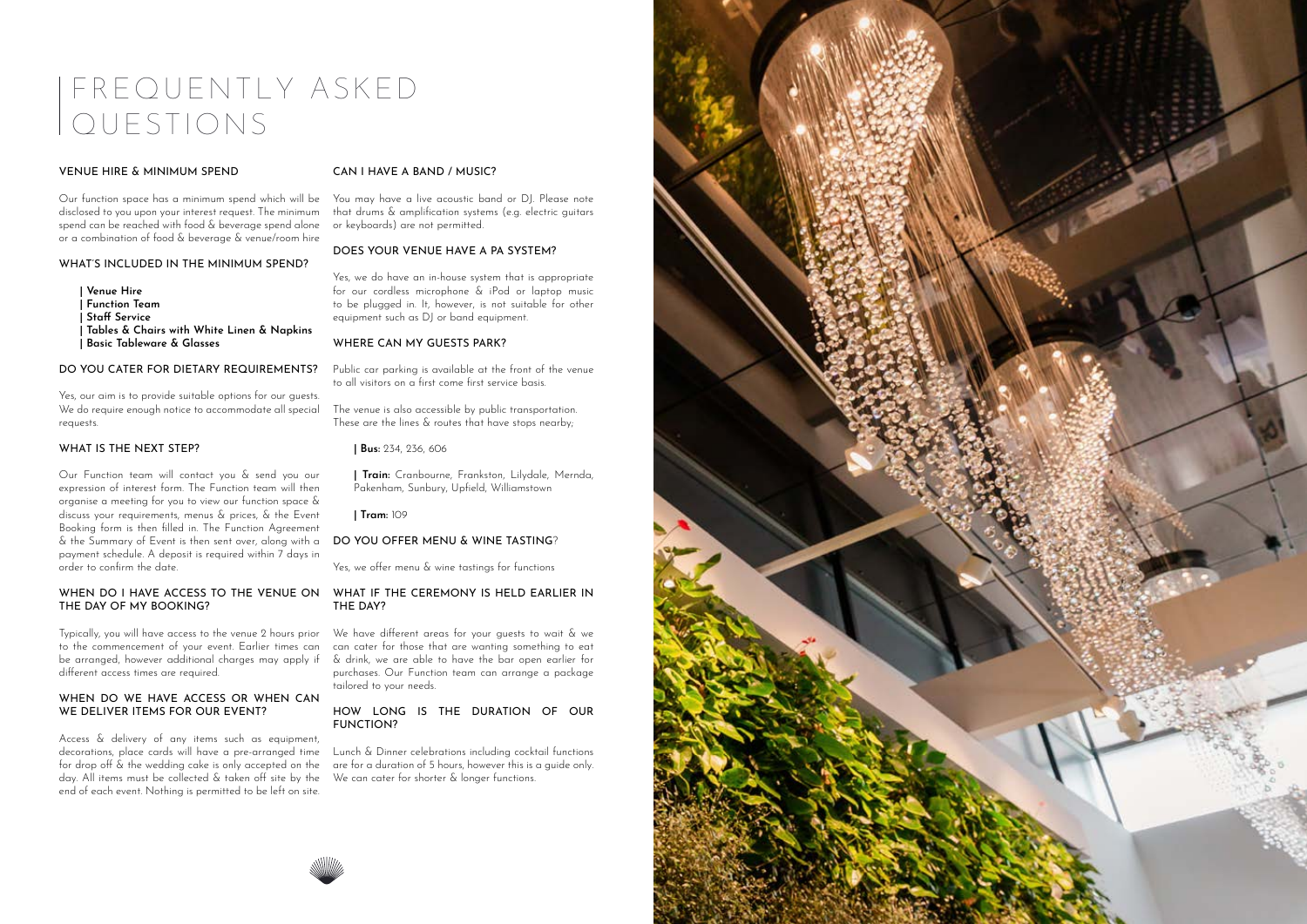